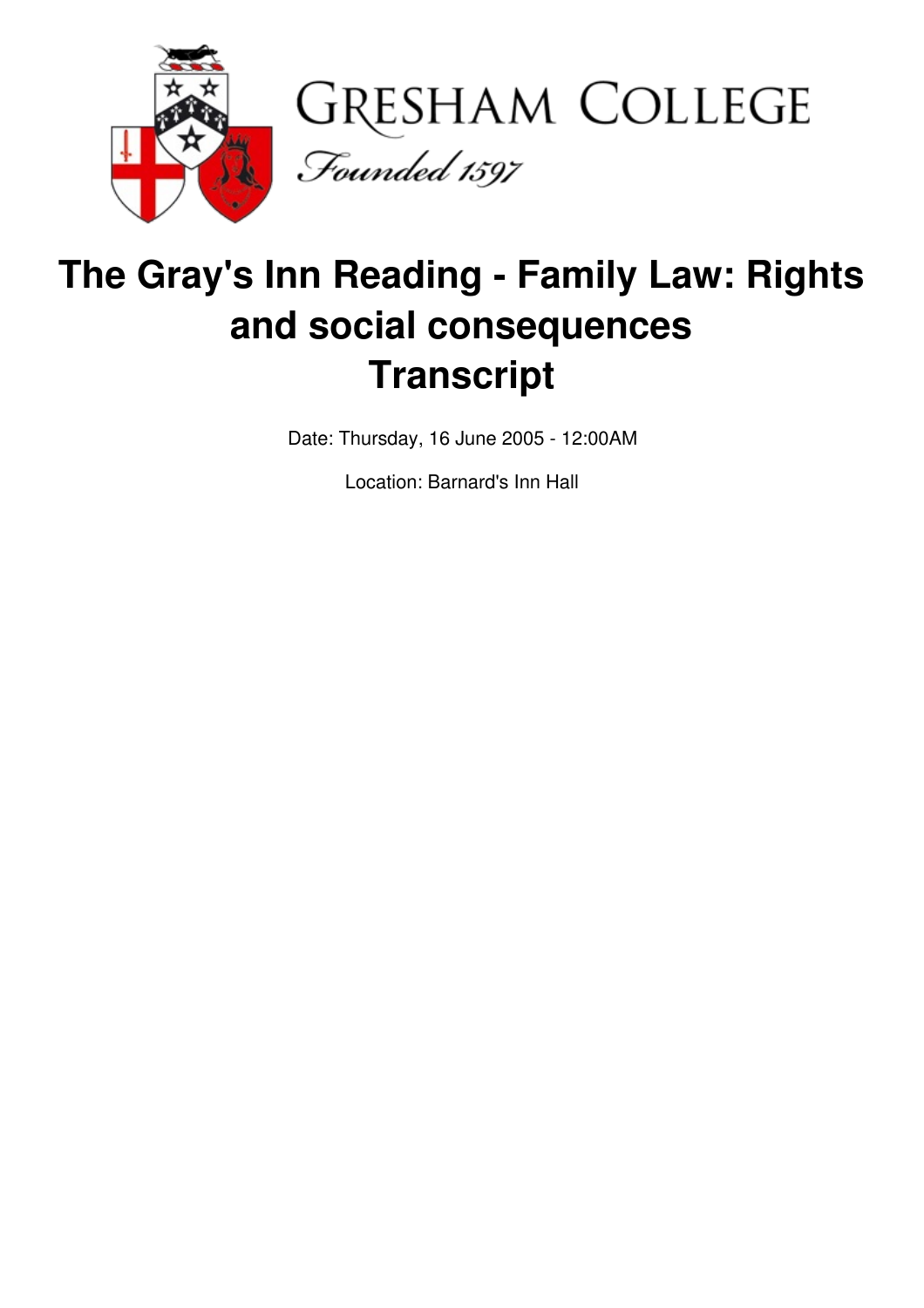## **FAMILY LAW: RIGHTS AND CONSEQUENCES**

#### **The Hon Mrs Justice Bracewell**

Historically family law has been concerned with inheritance and property rights, And therefore validity of marriage, legitimacy and breach of promise. Novels and plays have always been popular with tales of romantic love, but for the middle classes as well as the aristocracy, marriage was usually a commercial contract and the value of a bride lay in her financial contribution.

The dispossessed poor had no relevance to family law, apart from the ethos of the Poor Law, which was to shift the burden of providing for an illegitimate child of an unidentified father onto another parish if some tenuous connection could be found.

Sermons were preached from the pulpits condemning the sins of cohabitation, but the poor often did not marry, and the courts concerned themselves with the children of the rich with expectations of inheritance. Death was ever present, and rich orphans were protected from financial adventurers by Wardship. Not until the last half of the 20th century would Wardship be engaged to protect the weakest and most vulnerable children with no expectations whatever.

Until the 19th century the patriarchal system of values which were reflected in the law meant that a married woman was in essence a slave within a free society. Her person, her property, her earnings and her children all passed to the absolute control of her husband. The husband had the right to use her sexually, beat her within reason and confine her for disobedience to his orders. The children were at the disposal of the father who could remove them, or marry them without consulting his wife. He could prevent his wife from seeing the children or even writing to them. Only personal affection and esteem between husband and wife could ameliorate the law, but if relationships broke down and turned nasty, the full force of the law could have disastrous consequences for the wife. Few women would choose to access the courts unless desperate, and yet there are records of brave and feisty ladies who did so. Even if a judicial separation was granted to the wife, the husband had the continuing right to enjoy the income of property inherited by the wife as well as her fixed capital and any earned income. Years after the separation a husband was entitled to Remove every piece of furniture, money and goods from the wife as demonstrated in the case of Calvert v Calvert, the wife being the granddaughter of Charles II and Barbara Villiers.

An even greater deterrent was the likelihood of losing all contact with her children and well into the 19th century whatever the conduct of the husband, he had absolute control of the children until the Court of Chancery and later the common law started to grant custody of small children to so called impeccable mothers.

A revealing example is the reported Turst v Turst in the early part of the 18th century. The husband an impecunious sergeant at arms to George I married Catherine Petter a young woman of some fortune. Because of the disparity in their means, an agreement was made that her estate be settled on trustees for her exclusive personal use. The marriage was a disaster in that her husband, who was a violent drunkard, had an agenda to beat his wife into submission so that she would release control to him of her fortune, he threatened to lock her in an asylum, he removed their three children from the home informing his wife falsely that the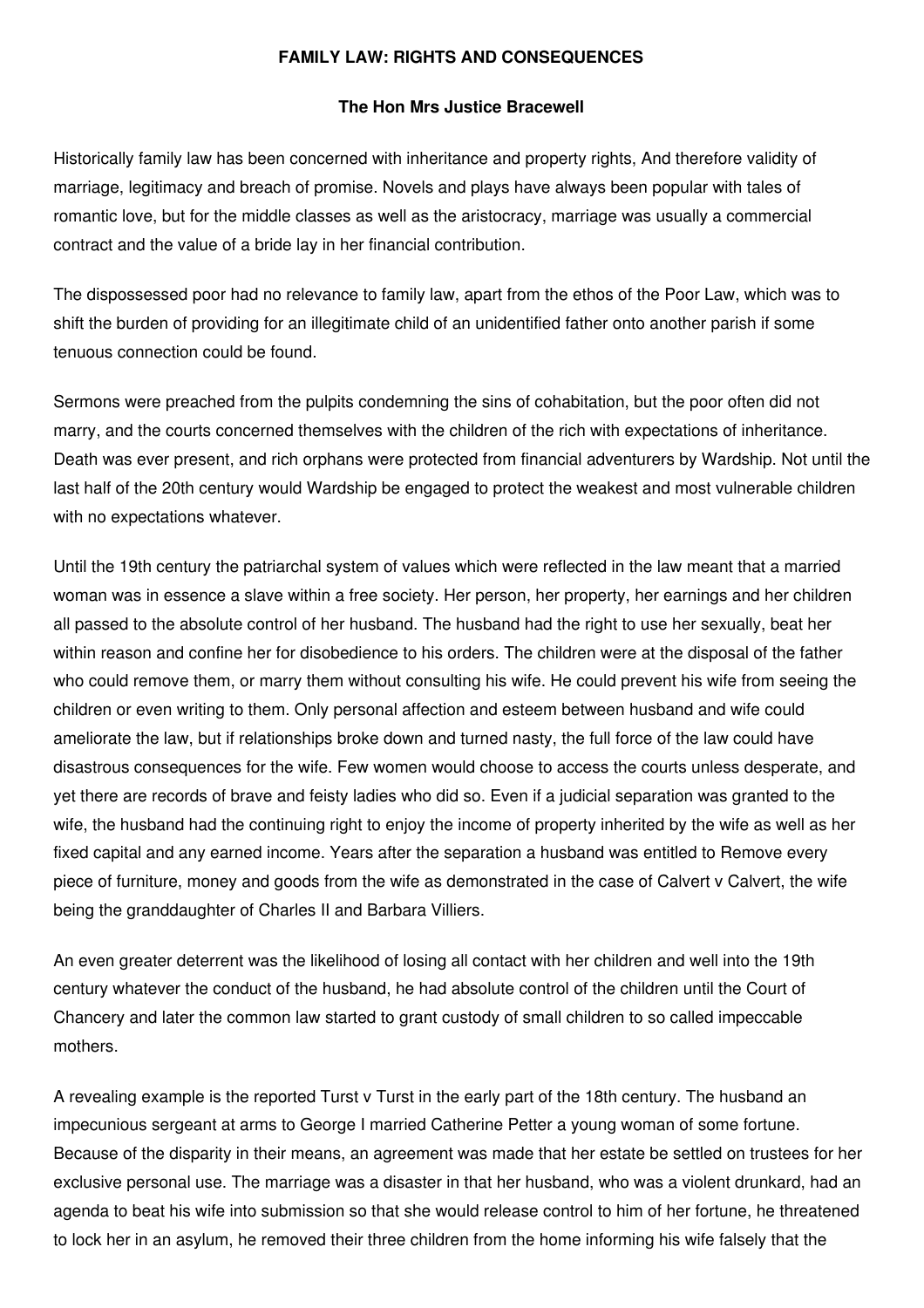youngest had died. He kept her a prisoner locked in her bedroom. In 1733 she managed to flee but he sought her out. When he found her, he again imprisoned her, took all her possessions and beat her over a four day period with a birch stick. Still she would not yield to him. This time, her relatives issued a Writ of Habeas Corpus and she appeared black and blue before the Chief Justice. She was released and she successfully sued her husband in the London Consistory Court for judicial separation, however she never saw her children again, because the ecclesiastical court had no jurisdiction over custody. However badly the husband had behaved he had absolute power over his children.

Until the 19th century, the breakdown of marriage was the prerogative of the Ecclesiastical Courts exercising mediaeval canon law, which had been left unaltered at the Reformation, save for a reduction in the number of prohibited degrees of incest. Marriage was easy to enter into, but impossible to dissolve legally without an Act of Parliament which was permitted from the 1ih century but available only to the richest in society.

If the poor married and then separated, it was the Poor Law which highlighted the penury of the deserted wife, who was often the victim of the husband joining the Army or Navy and thereby abandoning family responsibilities. It was not until 1878 and 1886 that legislation was passed which enabled a battered or deserted wife to seek maintenance from the Magistrates Court, in the year 1900, there were 10,700 applications by wives.

Well into the 19th century, wives who were separated from their husband had no protection for their property and earnings against seizure by their husband.

A bill drafted by Lord Brougham was based on suggestions made by upper middle class women in 1854, accompanied by a petition with 25,000 signatures. Examples of injustices suffered include - a separated wife who established a thriving millinery business. The husband then seized her earnings, sold her stock, collected the debts and kept the money. Another example was a deserted wife who was abandoned penniless when the husband went to Australia with another woman. That relationship broke down and the husband returned to this country. In the meantime wife had established a successful school which the husband appropriated.

The Act of Parliament gave some protection for the property of separated wives, but it was not until 1882 that the Married Woman's Property Act secured the property of a wife. In order to have equal access to the divorce court wives had to wait until 1923.

When legal changes occurred in the 19th century they came slowly, and as a result of the developing realisation among men of power that absolute authority was no longer justified by the practicalities of family life. Feminists of the 17 th and 18th century had been widely read, but strangely they exercised little influence. It took a wellborn intelligent and well-connected woman Caroline Norton to lobby politicians and judges about her own marital problems in order to effect change. Falsely accused of adultery by her husband, he abducted their three children. Although she was acquitted of adultery her husband refused to return the children to her, and his own counsel conceded this was a ploy to barter reduced maintenance for her. The law gave her no remedy but persistent lobbying led to the 1839 Child Custody Act which empowered the Court of Chancery to transfer legal custody of children under the age of seven to the mother. Only after the age of seven could the father claim legal custody. Visitation rights were also granted to the spouse without the children, notably wives who had committed adultery, were specifically excluded and they continued to be deprived of even access to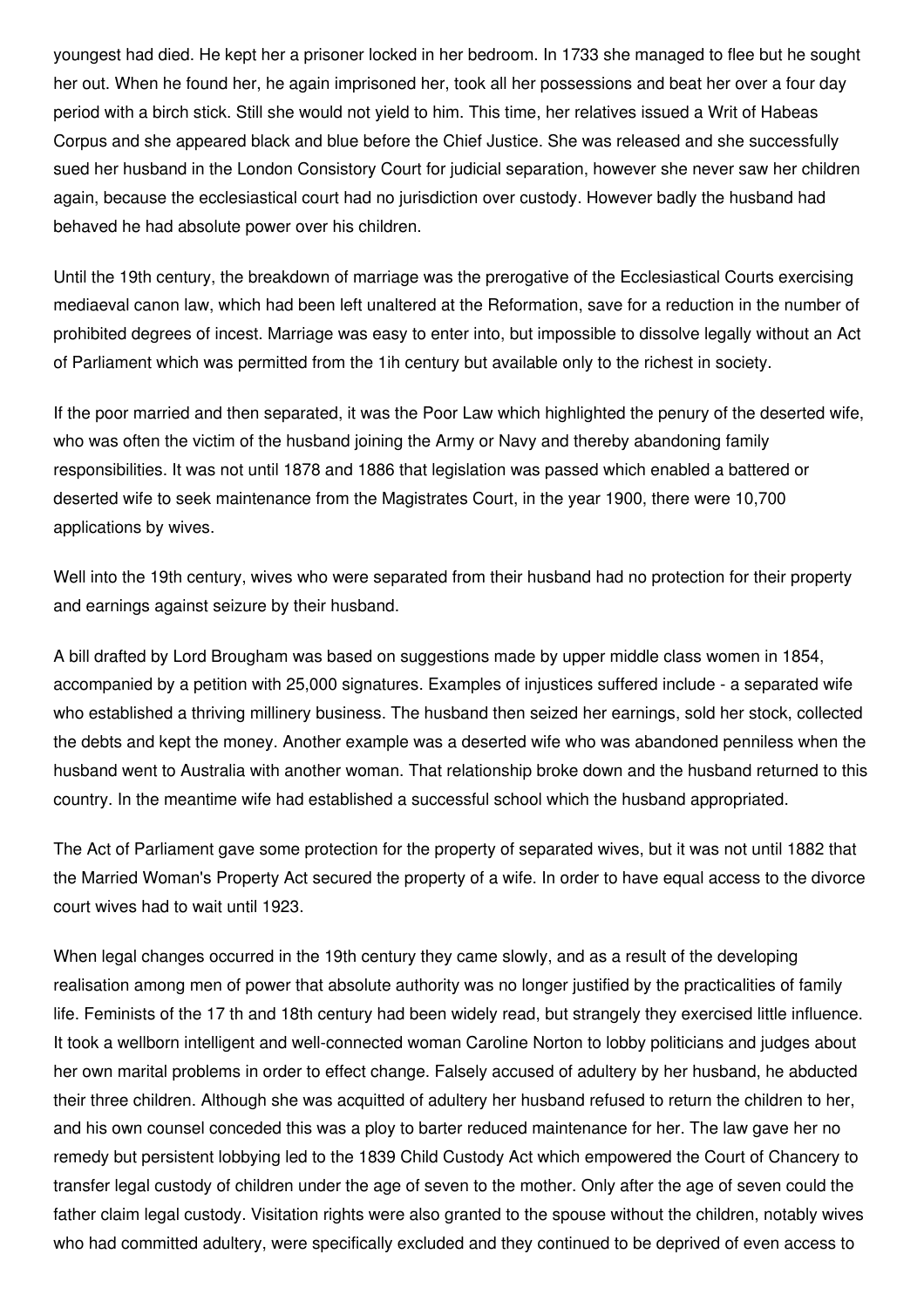their children whereas no such bar applied to husbands.

As late as 1862 a Judge refused to grant a wife any contact to her children and observed, " it will probably have a salutary effect on the interests of public morality that it should be known that a woman, if guilty of adultery will forfeit as far as this court is concerned, all rights to the custody of or access to her children".

It was only in 1873 that Parliament empowered the Divorce Court to grant custody to a mother of children up to the age of fourteen, even if she was guilty of adultery, and it took until 1925 for the welfare of the child to become the paramount consideration.The Second World War gave rise to massive social upheaval and disruption of relationships. There were significant consequences for family law.

Firstly, women tasted independence in the workplace on a scale never previously contemplated. Secondly, the mass evacuation of children from the cities to the country and to overseas, gave impetus to welfare consideration, and led to the development of child protection and social services run by local authorities.

Thirdly, the divorce rate soared. Whereas in 1861 there had been 141 divorces and in 1911 580, by 1947 there were 60,000. Legal Aid became available in 1949 and the trend continued, leading to the current position of 2 in 5 first marriages ending in divorce, and even more second marriages. Welfare state benefits facilitated the trend and as divorce became common so the stigma and sense of failure disappeared. The opportunity to escape from an unhappy and perhaps abusive marriage has to be balanced against the social outcomes.

It is well documented that the social consequences are not all good, particularly for women and children. Women are less likely than men to remarry. Frequently they have the responsibility of caring for the children on limited incomes and for many women the prospects are bleak. Only a tiny minority capture the headlines with massive financial settlements. The reality for most is insufficient capital and income to rehouse and maintain both parties in separate establishments. The cost to the taxpayer for consequential welfare benefits is huge, but even so, standards of living often drop. Woman who have spent some years at home are greatly disadvantaged in returning to work, and many can only take on poorly paid part time work because of their child car responsibilities. To qualify for a full pension is impossible for many. In the year 2000 only 12% of women aged 50-59 were expected to qualify for full basic state pension entitlement.

Parliament attempted to remedy the position by permitting the division of future pension rights on divorce, it has not had the desired effect. Research has shown that men make up the shortfall after divorce, whereas women with children to care for rarely earn enough to contribute to pensions after divorce. The essence of the problem is that the pension disadvantage is associated with caring responsibilities and motherhood, and women remain mothers long after divorce.

In respect of the children, unless there is a high quality of cooperation between the parents it is well established that divorce adversely affects the development, and well being of the children when compared with stable and secure parental relationships. Children need two parents. Statistically the children of divorced parents are at greater risk of failing at school, turning to crime, being unable to establish good lasting relationships and experiencing emotional and mental health problems.

These problems are often exacerbated in relationships where the parents have never married. The breakdown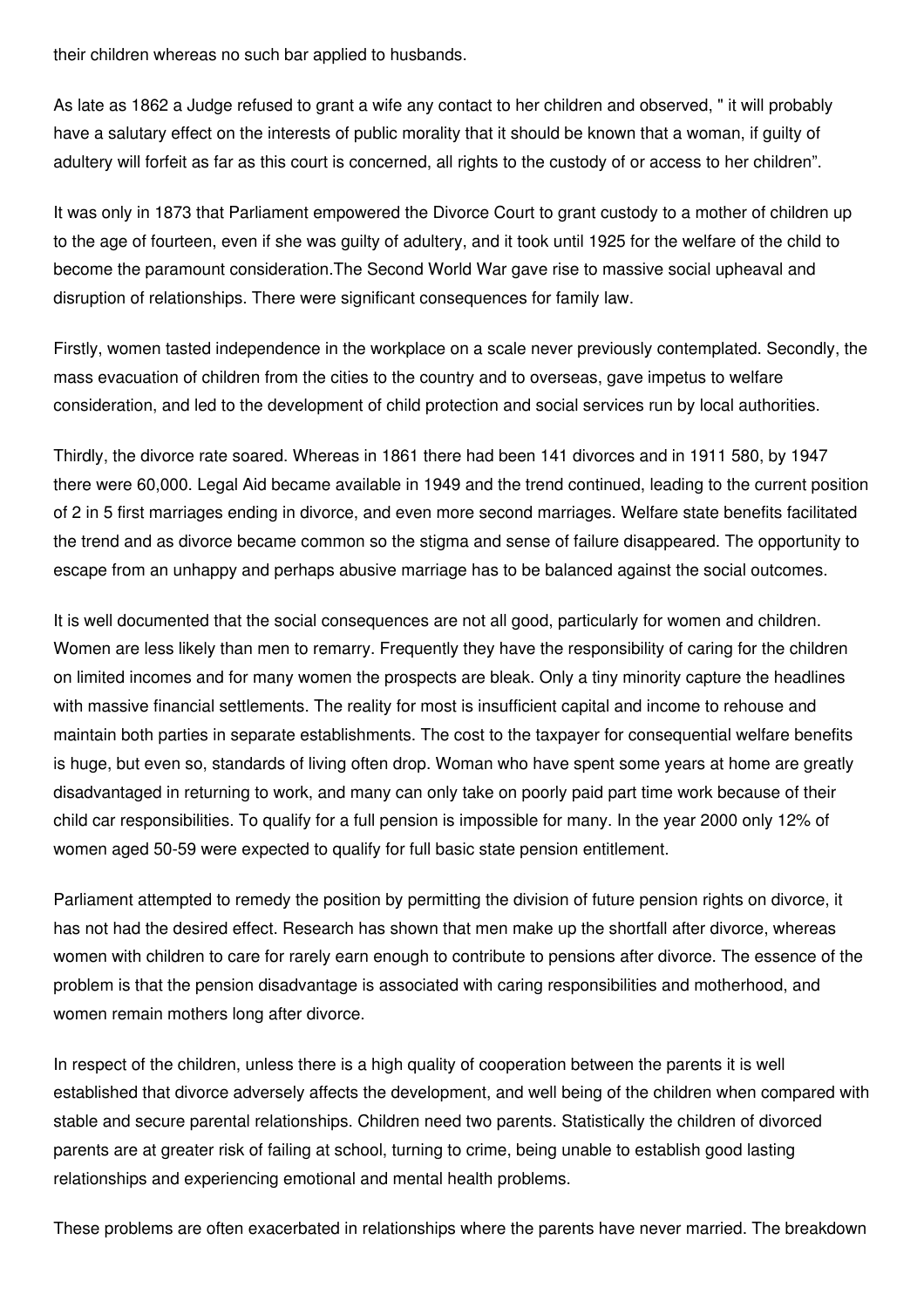rate for cohabitation is significantly higher than for marriage, and serial cohabitation with different fathers for the children does not provide the stability, which children need. In many cases the mother is left to bring up the children as a single parent with no father figure. The statistics for the future lives of these children are even more worrying. Even worse are the poor outcomes associated with adolescent pregnancy and motherhood.

How well these children of single unmarried mothers turn out is invariably associated with the network of support from family and friends coupled with heroic efforts on the part of the mothers. However for many mothers their problems are increased by their own childhood experiences with difficulties transmitted from the previous generation and passed on to the next.

It is important to consider how this situation has arisen.

In my view it emanates from various factors. Parliament, for admirable reasons, removed the distinction between legitimate and illegitimate children in 1987 by the Family Law Reform Act which implemented recommendations made in 1982 and which reflected changing public opinion. Until the 1970s a mother with an illegitimate child had few options apart from adoption, and there were 20,000 in 1970 and 4000 in 1999 of whom 2200 were in Local Authority care. Unless she had support from the father or her family it was almost impossible for a mother to keep her baby. It was usual for the child to be placed for adoption at six weeks of age and history has shown that the outcome for these children has been very good and comparable with children born into a stable family unit. The tragedy of the situation was that the mother usually had no real choice, partly from the stigma associated with illegitimacy, but principally for financial reasons. The situation changed when state welfare payments and housing became available and mothers were encouraged to keep their children by social workers, and illegitimacy was no longer viewed with disdain by the public. It is difficult to assess whether anyone could have predicted the explosion of single parent families with children born out of wedlock. The state took on the role of provider with huge consequences for the taxpayers, so that now it is a matter of comment in financial newspapers that the married family is worse off tax wise than the never married family. The Child Support Agency has not been successful in enforcing payments from absent fathers, and the phrase has been coined that some single mothers are wedded to the state.

Some of the mothers are ill prepared for parenthood in that they have no good experiences to draw on from their own childhood. One of the most demanding and difficult tasks is to raise a child and yet it is assumed that instinct and maternal feeling will be enough to succeed. Belatedly the state is recognizing that training and parenting classes are of value and SureStart is helping some families. The task is immense. It is no coincidence that the children who are being expelled from school, who roam the streets in gangs undisciplined, who create fear in others and who engage in anti social and criminal behaviour are almost always the outcome of dysfunctional and inadequate parenting. If the cycle is not broken, then the prospects for the future are alarming.

Children need to be nurtured, loved unconditionally, with a structured life and taught the skills required to lead a fulfilling life. This can be achieved whether the parents are married or not. The number of marriages in the last decade has dropped by at least a quarter. It is not the divorce rate which is dropping. The reality is that fewer people are marrying. Does it matter? If it does matter, why? for those who uphold the sanctity of marriage plainly the trend is of great concern, when the latest statistics show that 42% of children are born outside marriage. For others, who have seen stigma removed by statute and by public opinion, it may not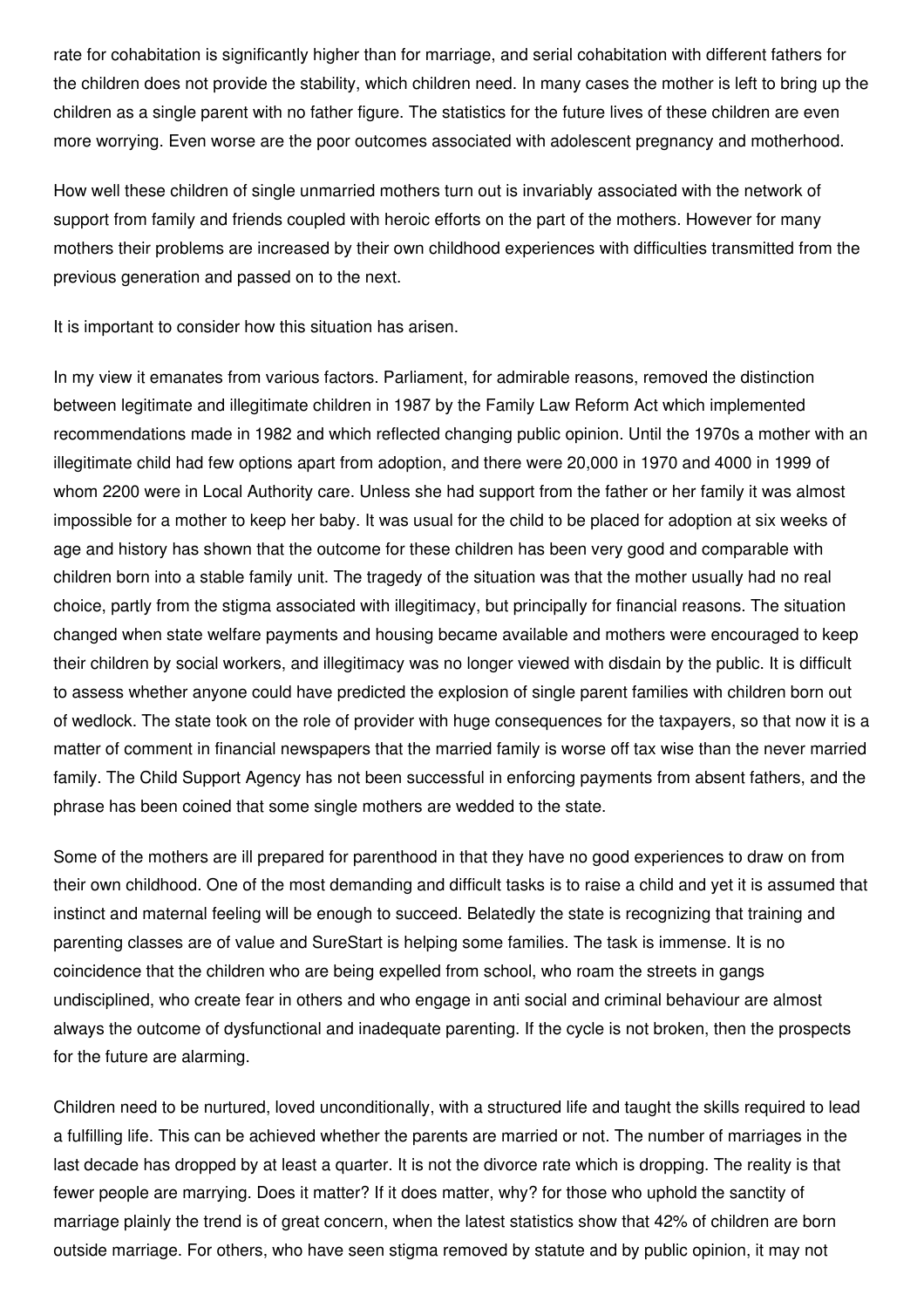matter very much. The argument is advanced that emancipated couples do not need the legal ties of marriage and commitment can be demonstrated without the sanctity of marriage in a church, or the legal framework of a civil ceremony. Yet others will argue that in a free democratic country no one has the right to interfere with decisions on personal freedom.

All these arguments may have force, and yet for me a deeper consideration is required, wholly apart from any moral conceptions. It is well established that relationships between cohabiting couples break down even more frequently than those who marry. This has consequences for any children. There is a wealth of evidence that children are happier, more secure and are more likely to fulfil their potential if brought up in a two-parent family. The children will do just as well if the parents, who stay together, are married or not married. It is not the certificate of marriage which makes the difference, it is the long-term commitment. Whatever the outcome for the children the fact remains that fewer children of cohabiting couples will have consistency of parenting than those of married couples.

The rights and responsibilities of the couple vary according to whether there is a marriage or not. You may well comment that people choose their lifestyle and should not be burned with the legal consequences of marriage if they do not wish it. I wonder if it is that simple.

Many women as reported in the Law Reports have discovered to their horror that there is no such thing as common law marriage, and that when a relationship breaks down after many years the woman who has stayed at home and made no financial contribution will be entitled to neither capital nor maintenance for herself. Even if she has a claim for the children, which will only benefit her until the children cease education at which point she will be homeless if she has no resources of her own. Various organizations have proposed changes to the law, but although Parliament has legislated in respect of same sex couples it has steadfastly refused to consider cohabitation.

Other countries such as Australia, France and Holland have provided rights for cohabiters in terms wide enough to encompass both heterosexual couples and same sex relationships.

I think these issues raise some fundamental questions which need to be addressed. Should the law reflect what is actually happening to family life and recognize the changes? At the heart of any government's dilemma is the sensitive question whether supporting all forms of family life may weaken regard for marriage, and the very special status it brings. This is a thorny problem. We have already seen how removing the stigma of illegitimacy and giving equal rights to children born outside marriage, has seen an explosion in the numbers of such children. Is one the consequence of the other, or does the current increase in unmarried families merely reflect changes in social attitudes? Or is it connected with the Government's efforts to eradicate poverty by targeting benefits to children generally, without regard to the relationship between there parents? As one Minister has said," We would never want to advocate a family policy that made some children feel they were first class and others feel they were second class"

Changing social patterns have made it inevitable that there are many children from non marital unions who suffer the trauma of the break up of their parents relationship in the same way as the children of divorcing parents. It could be argued that their plight is worse because the law does not monitor the arrangements for those children as would be the case after divorce.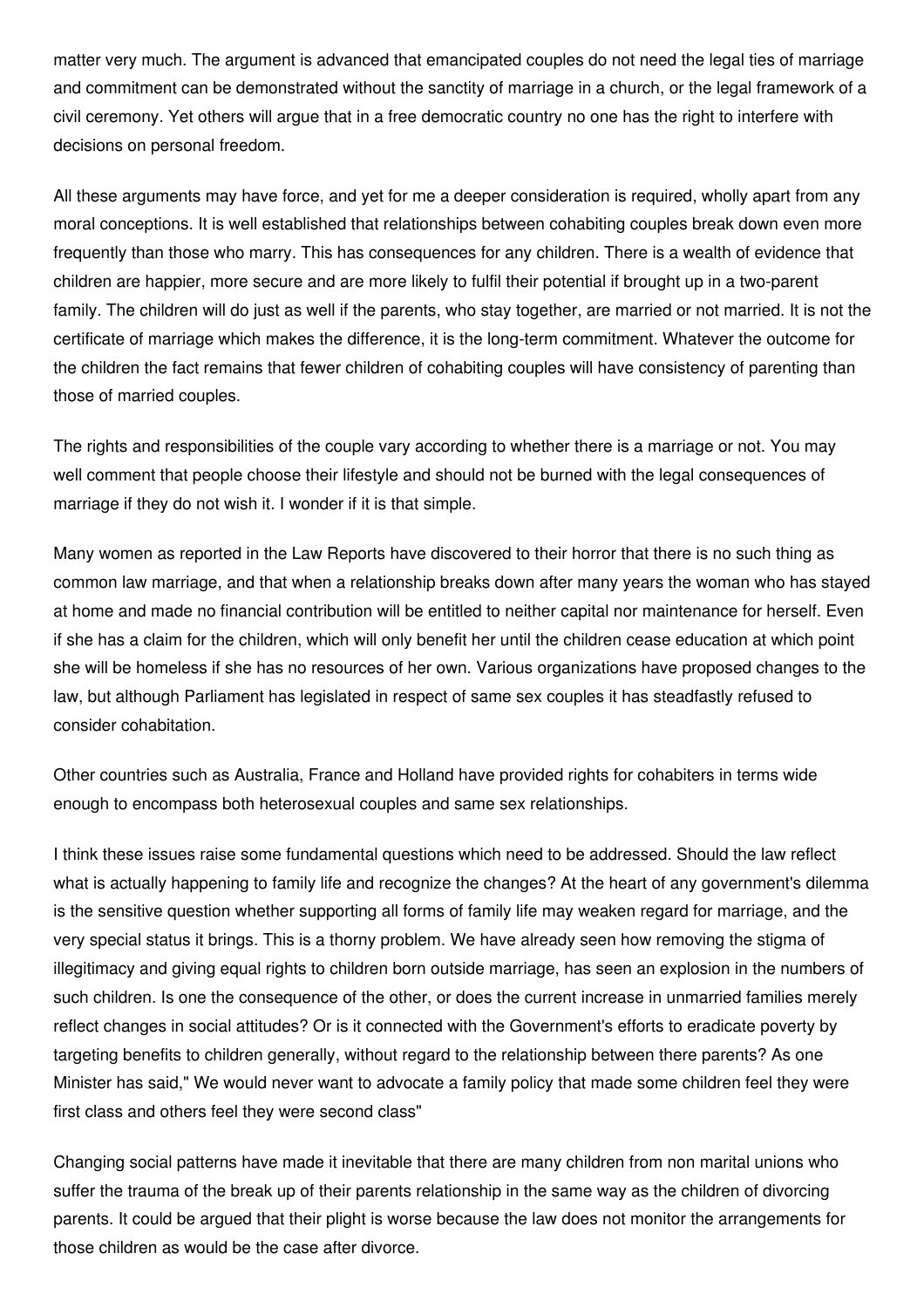## I pose the question?

If the policy of Parliament is to protect and enhance the welfare of children regardless of whether they are legitimate or not, then does it make sense to support one family rather than the other. It is controversial.

Despite the divorce rate Parliament has not revised the formation of the marriage contract which can still be entered into at sixteen with a minimum of formalities and no meaningful preparation. On the contrary, recent legislation has concentrated on where, rather than how, marriages can be celebrated, for example the licensed stately home instead of the Registrars office.

It seems that it is not marriage which is popular, but rather weddings, because people go through them time and time again against the odds.

What are the consequences for children in modern society? If our children are not well adjusted in society, if they do not become useful fulfilled citizens in adulthood, we then create problems not only for our generation but for future generations as well.

I ask the question? What is the justice for children in our country who may be brought up by an inadequate parent in a situation compounded by drugs, poor housing, inner city life, poverty and under achieving schools?

The prospects for such a child are not good and the care system does not make for successful substitute parenting in many cases. A survey of young people in prison has revealed that most have spent time in Local Authority care or played truant from school. And 60% have dropped out of full time schooling before the age

of sixteen. Many have personality difficulties, and many have been exposed to drugs and inappropriate parenting. Of those who experience the care system but who no not transgress the law, even for them the future is not bright. If you have been in care you are much more likely to leave school with no qualifications, to have teenage pregnancies, and to be homeless on the streets with an inability to sustain good relationships. The children are the victims, and need protection but how? Each year between five and seven children are killed by strangers and that has not changed much in the last thirty years. By contrast at least two children a week die at the hands of their parents or step parents. Bye and large most parents meet their children's developmental need, and moreover, at times do so under adverse social and personal circumstances. However, there are some who are ill prepared for child rearing: They may be trapped in self-destructive behaviour for example lcoholism,drug abuse, violence,and criminal activities. They may live in poverty and suffer from all-round deprivation, or they may be mentally ill, cruel and devious, neglecting, abusing, and otherwise ill-treating their children. It is an unfortunate fact that children living in such families, exposed to maltreatment may ell behave in a very troubled and troublesome manner. In those circumstances it is the responsibility of the State and various Executive agencies to step in and take action in order to safeguard the welfare of such children and to protect them from harm. Some of those children have to be removed from home on a voluntary or compulsory basis, placed in foster or some form of residential care, or accommodated with extended families

It is a difficult balance: To remove a child unnecessarily is unjust to leave a child with a dysfunctional family may have disastrous consequences both for the child and for society.